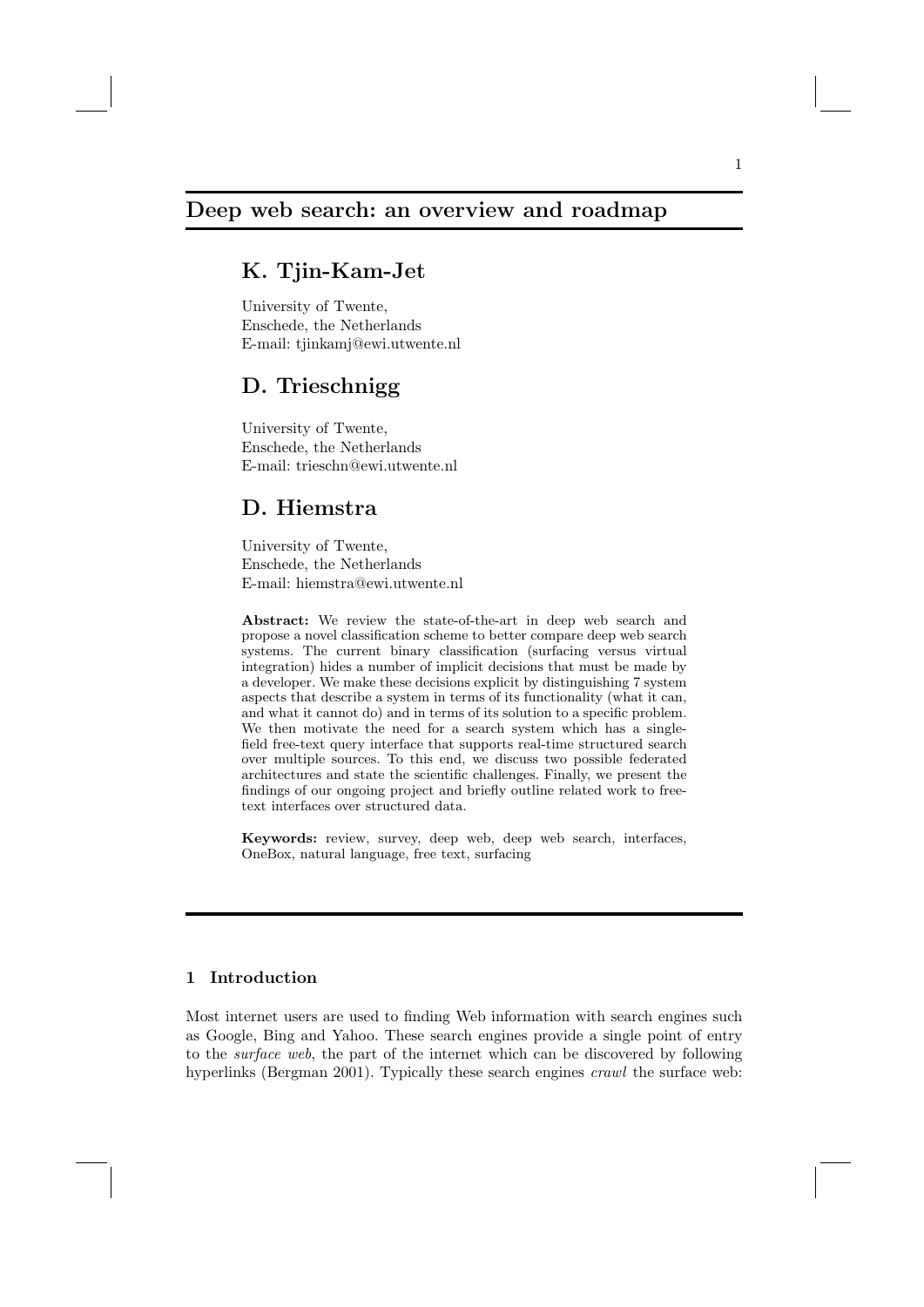hyperlinks are followed and snapshots of pages are downloaded and indexed. Search results provided by the search engine are based on this local index.

Perhaps an even larger amount of information is available on the deep web, the part of the internet which cannot be discovered by simply following hyperlinks. One can think of information stored in structured databases that can only be accessed by submitting a web form (Bergman 2001, Chang et al. 2004), such as product search websites and online library catalogues. A second group of deep web information is provided by web applications which give real-time information based on a particular user request. Examples are online travel planners and different kinds of booking systems. Information from such systems can be very dynamic in nature: the same request issued at different moments in time may result in different information pages. Note that, like Amazon.com, websites can provide a hyperlink structure on all database items to accomodate surface web search engines such that the items may still be crawled. However, this will not guarantee that search engines will always have the current price or the current items in stock.

In this paper, we will explore *deep web search systems*: search engines which provide access to (third-party) deep web content. These systems need to deal with the structured and dynamic nature of deep web content. We make the following contributions. First, we present a high-level overview of existing approaches to deep web search. Second, we present a classification scheme of deep web search systems and discuss the advantages and disadvantages of the different types of systems. Third, we present our vision and ongoing work in the FEDERATED ONEBOX project: an attempt to overcome some of the limitations of current deep web search systems.

The overview of this papers is as follows. In Section 2 we provide a background of approaches to deep web search. In Section 3 we present a novel classification scheme of deep web search systems and use it to classify a variety of existing systems. In Section 4 we introduce and motivate Federated OneBox, a project to improve the state-of-the-art in deep web search. In Section 5 we describe the current state of the project. In Section 6 we summarize and conclude this paper.

### 2 Background

There are three reasons why we need a deep web search engine. First, as mentioned in the introduction, the deep web is larger than the surface web, and search engines cannot effectively search the deep web. Second, unless someone knows the name of a deep (source) site, it is difficult to find the deep source itself with current search engines. A user is compelled to use the interface of a source site, not only because he can thereby access the site's deep content, but also because he can pose structured queries, which he cannot do with current search engines. Third, each deep site has its own interface. Therefore, a user who wants to compare items from different sites must repeatedly enter the same query in a different interface, which is tiresome. A deep web search engine with one single interface that provides structured search over all deep sources would be very valuable: it would serve as a single point of entry to the deep web.

Two steps are needed to create a deep web search engine. The first step towards a deep web search engine, is understanding the interface to the deep web (which is typically a web form, often consisting of multiple input fields). The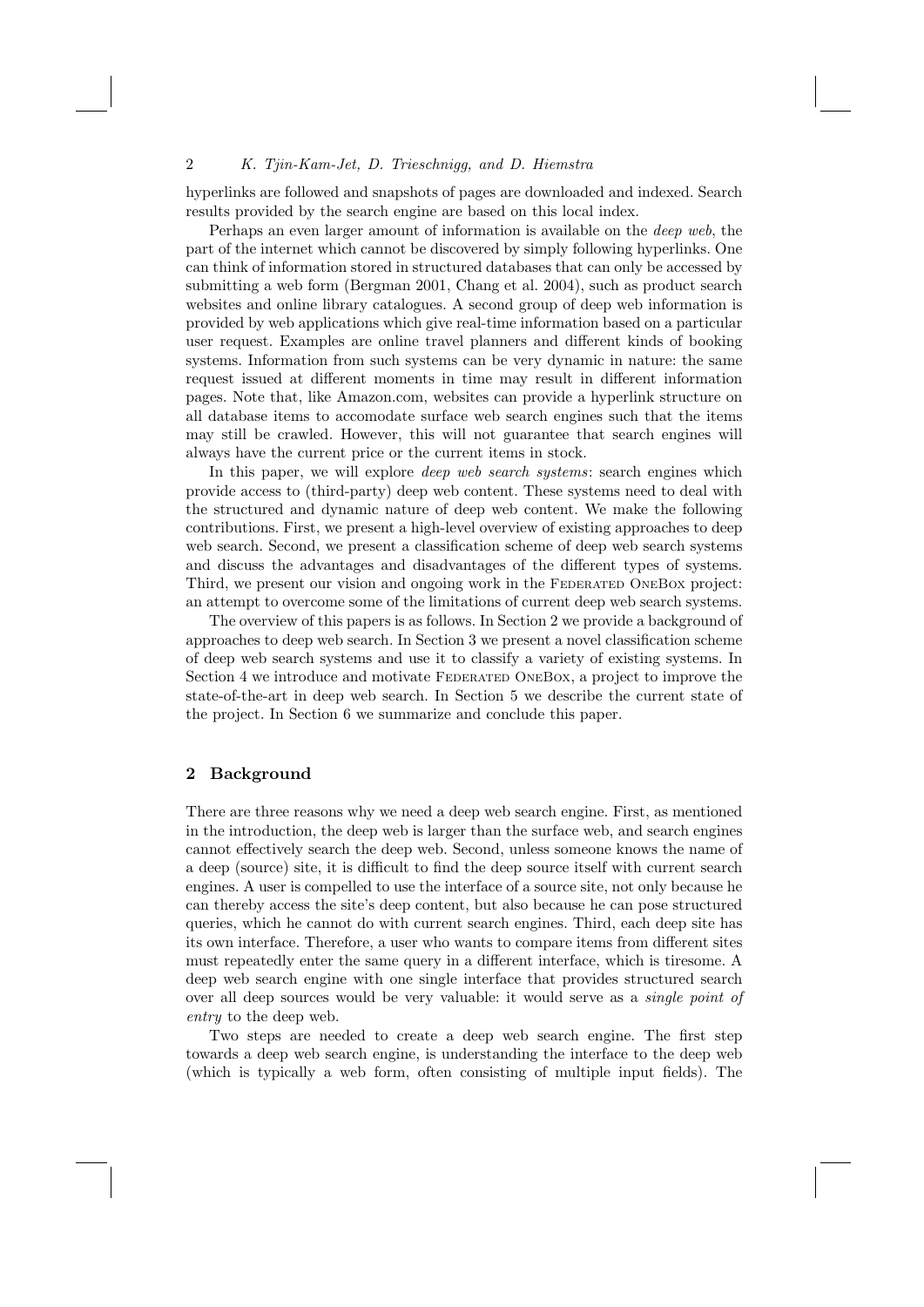communication (e.g., of web form data) between client browser and web server has been standardized by the  $W3C^1$ ; however, there is no standard for interface *design*. Web developers are free to place or not to place labels that explain the kind of data that should be entered in each input field. They may use radio buttons, check boxes, and select menus; there is no pre-defined meaning for these control elements. We rely on common sense of the web developer to design, and the user to understand the web form and interact in a fruitful way. In an attempt to automatically understand query interfaces, the existence of a hidden syntax that guides the creation of a query interface is hypothesized in (Zhang et al. 2004); interface clustering is explored in (He et al. 2004a, Zhao et al. 2008, Wu et al. 2004); and methods for integrating interfaces of a similar domain are explored in (He et al. 2004b, 2005) (a recent survey of query interface understanding can be found in (Khare et al. 2010)).

For the second step to create a deep web search engine, there are two alternatives: extracting and indexing sample data from data sources, or extracting and matching interface schemas to build mediated interfaces. These steps have adopted the names (deep web) surfacing and virtual integration and will be discussed in the following sections, respectively.

## 2.1 Surfacing

In surfacing (Raghavan & Garcia-Molina 2001, Álvarez et al. 2007, Barbosa & Freire 2007, Wu et al. 2006, Madhavan et al. 2008), web forms are automatically submitted with "guessed" input field values, and the resulting page is indexed like a normal web page. Surfacing has two important aspects:  $i$ ) the information is duplicated locally at the search engine, and  $ii$ ) the deep sites can be of any domain (e.g., travelling, medical practice, arts). Some disadvantages of surfacing are that: efficient "guessing" is a challenging task (Cafarella et al. 2008b), even for plain text data sources (Callan & Connell 2001); maximizing databse coverage while minimizing query traffic is challenging (Wu et al. 2006, Madhavan et al. 2008); it may lose semantics (Madhavan et al. 2009); and, it is effective only for certain kinds of deep content, e.g., not for real-time content. The biggest advantage is that this approach can be coalesced in the existing infrastructure of a search engine, allowing it to scale to web proportions. This also allows for a single point of entry to both traditional web search results and deep web search results.

Figure 1a illustrates the surfacing approach and its offline and online processes. The offline process (depicted in grey) probes the deep sites by repeatedly submititng web forms with guessed values for the input fields. The deep sites respond with web pages that possibly contain search results, and those pages are stored in the search engine's index. The online process accepts and matches the user query against the local index and returns results from this index.

#### 2.2 Virtual integration

In virtual integration (Dragut et al. 2009b, Madhavan et al. 2009), deep sites are treated as data sources that must be integrated in a larger system. A user queries the system through a web form with multiple input fields, which reflects a mediated schema over related sources. The system selects which sources to query, forwards the query, gathers and merges the results, and presents the results to the user. Virtual

3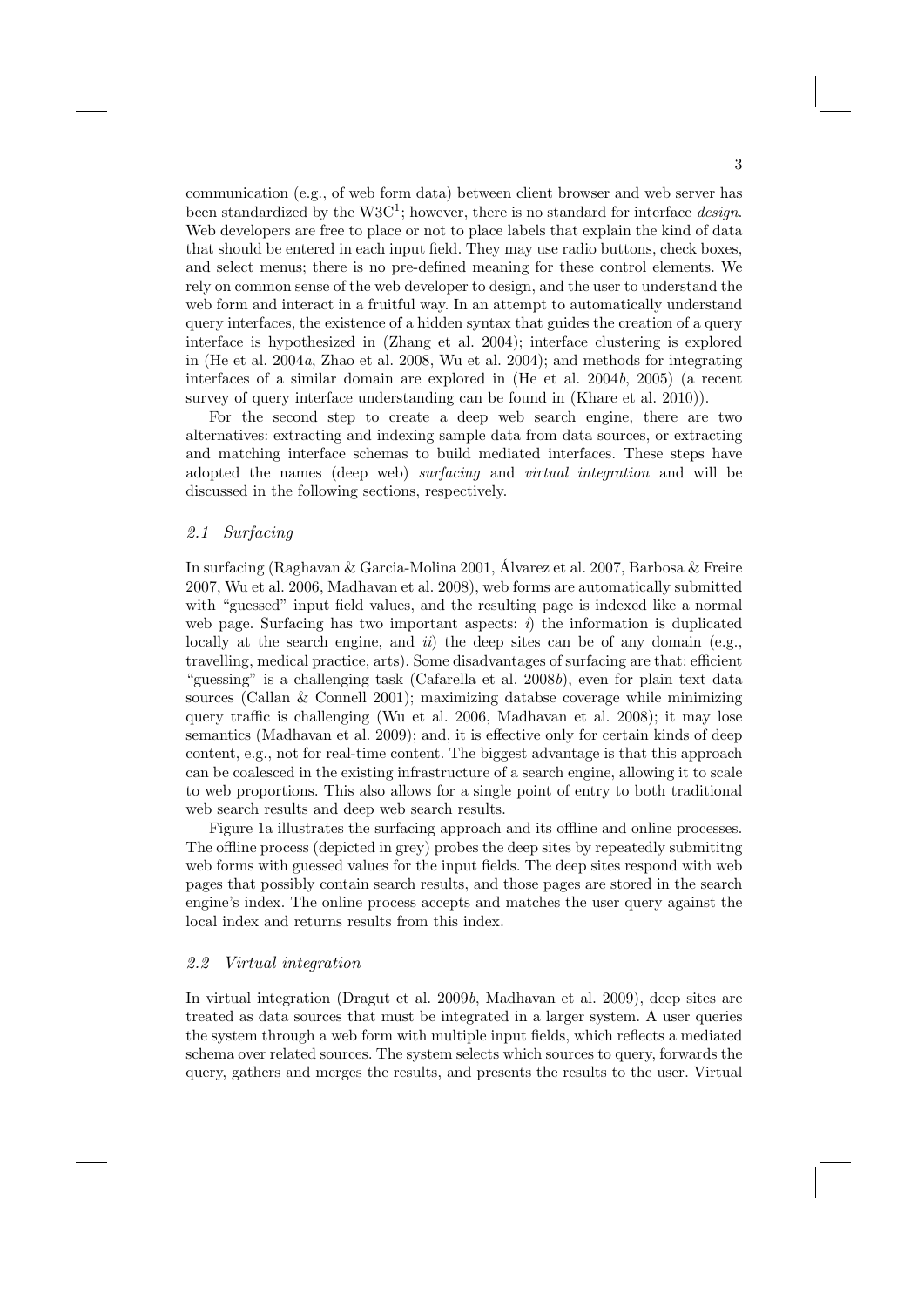

(a) Schematic overview of surfacing. Offline, snapshots of the content of deep sites are taken and stored in a local index. Online, the user queries the system using a single-field interface. The query is matched against the index and local results are returned to the user.



(b) Schematic overview of virtual integration. Offline, the schemas of deep sites are detected and a mediated interface is built. Online, the user queries the system using a multi-field interface. The query is forwarded to the deep sites and the results are returned to the user.



integration has two important aspects:  $i$ ) the information is kept remotely at the deep sites, and  $ii)$  the deep sites must be of the same domain. The disadvantages of this approach are that the creation of mediated web forms, source selection, and results merging, are very challenging in a constantly changing environment like the web (e.g., sources update their schema, change their interfaces, or sources join or leave the system). Perhaps the biggest disadvantage is that this approach does not scale to web proportions, despite the advancements in automatic interface extraction and schema mapping. However, when the number of sources remains manageable, the advantages are that the system supports structured queries, and that it is applicable to all kinds of deep content.

Figure 1b illustrates the virtual integration approach and its offline and online processes. The offline process (depicted in grey) detects the schemas of (the query interfaces of) the deep sites and stores them in a database. It then uses this schema index to build a mediated interface (that is, it knows exactly how each field of the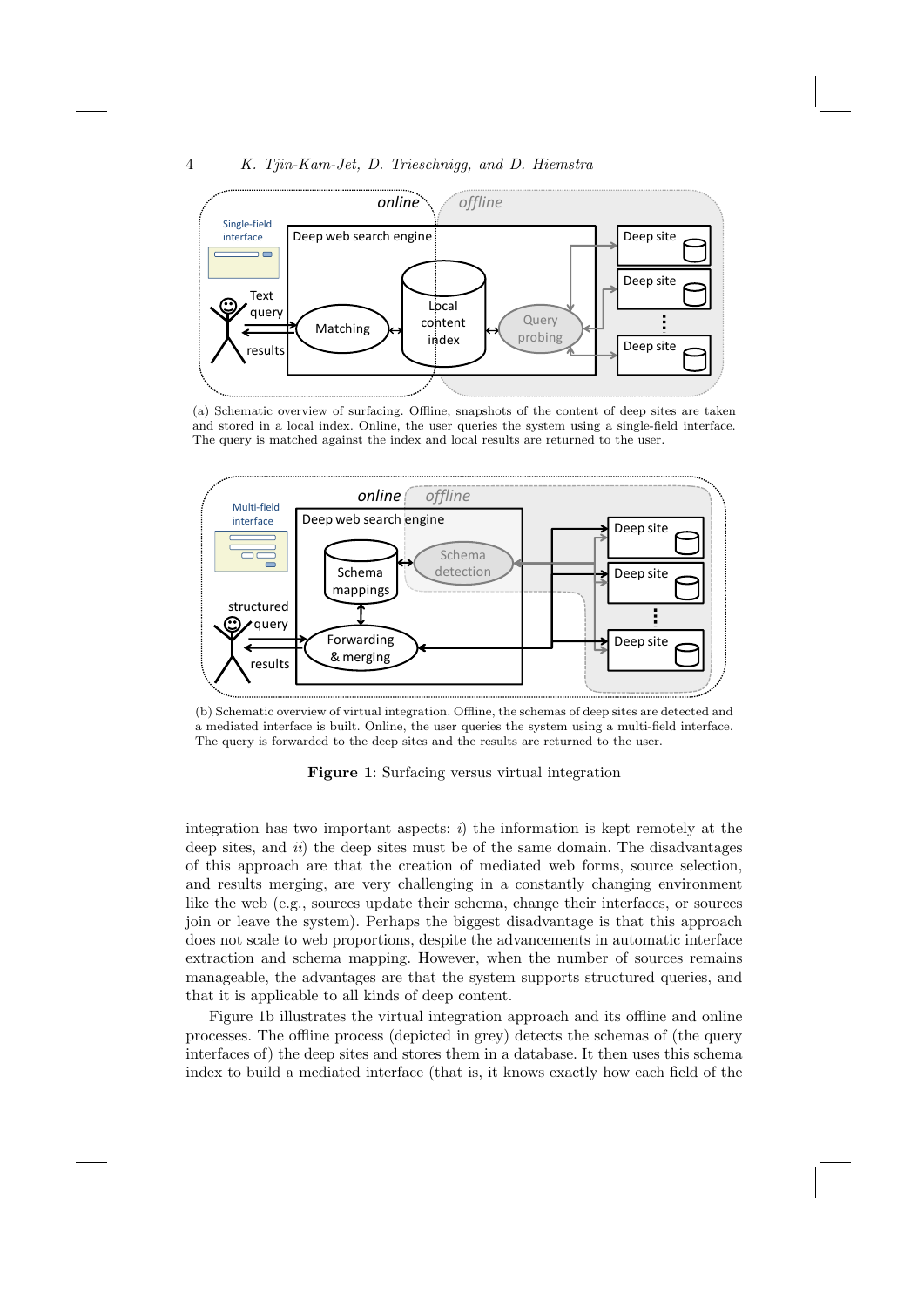mediated interface maps to some field of a deep site). The online process forwards the user query to the deep sites, downloads and merges the content of the disparate sources, and presents the results to the user.

## 3 A novel classification of deep web search systems

The existing classification between surfacing and virtual integration only considers whether systems try to retrieve and index deep content (surfacing), or whether they forward the query to deep sources through a mediated interface (virtual integration). However, we have observed many aspects in which systems can vary. The binary classification (surfacing versus virtual integration) does not justify this observation. When a web developer chooses either surfacing or virtual integration, he or she makes a number of implicit decisions. We make these decisions explicit by distinguishing 7 system aspects. Although some aspects are today typically associated with either surfacing or virtual integration, we describe the aspects independently of the two deep web search approaches.

In the next subsections, we describe the aspects and try to explain their (dis)advantages in isolation of each other. Then, we show how existing systems can be classified according to this new classification scheme (see also Table 2 on page 8).

#### 3.1 System aspects

Based on our observation of the differences amongst deep web search systems, e.g., their goals, their research challenges, and their solutions; we propose seven aspects in which these systems can be categorized. The aspects are mainly functional or technical, corresponding with the system's goal or its solution to a specific problem, respectively.

- Index location. We distinguish between a *local* index or a *remote* index. A search engine can build a local index of deep content and serve results from this index. Alternatively, it can forward the query to the remote deep site, and (thereby "using the remote index" to) show real-time results. The distinction between local versus remote greatly resembles that of surfacing versus virtual integration, respectively. As such, the (dis)advantages of the methods largely coincide with those of their surfacing or virtual integration counterparts. Further, the choice of local or remote impacts the type of retrievable content.
- Type of retrievable content. We distinguish between static, dynamic, and realtime content: i) static content is not likely to change over time, e.g., like a news article; *ii*) dynamic content changes over time, e.g., like the price of a product; and,  $iii$  real-time content is either computationally derived, e.g., like a web-based calculator that gives the answer to some given equation, or it is sensory information, like travel delay information, information about items in stock, or room availability .

An index contains content that was previously gathered. Therefore, mostly static and dynamic content can be served from an index. An index could in theory contain up-to-date real-time content, if the content was crawled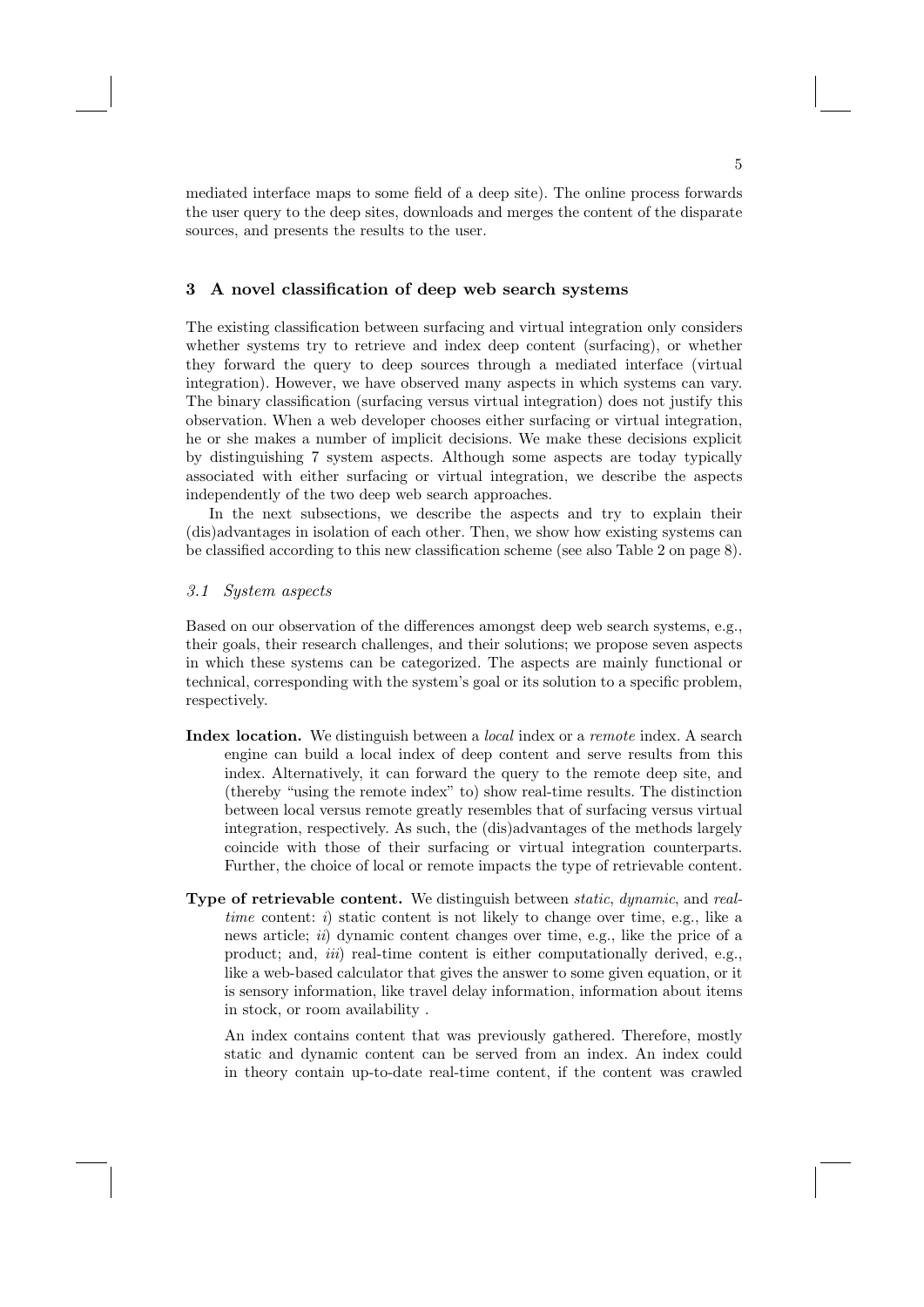and indexed just before the query was issued. However, it is not a reliable way to show real-time content: forwarding the query to the deep source and displaying those results is the safest way to show real-time content.

- Data acquisition. We distinguish between: *crawling, scraping, surfacing*, and using an API. A search engine uses crawlers to download web pages (these pages are typically not part of the deep web). By using a standard metadata markup scheme (e.g., such as defined on http://www.schema.org/), a web site can aid the crawler in identifying meaningful parts of the page, and even indicate structured data. Alternatively, when a site does not use such a markup scheme, scrapers can be used to extract useful (structured) data from web pages. Deep web data is either:  $i)$  surfaced (and possibly scraped) by the search engine;  $ii)$  made publicly available by a deep site through the site's API (such that any search engine can pro-actively download the data); or, iii) uploaded to the engine by a deep site, using an API of the search engine.
- Domains and sources. We distinguish between *single* or *multiple* topical domains (e.g., travel planning, hotel booking, or car rental), and single or multiple sources. A search system serves results from one or more sources which can be from the same domain, or they could be from multiple domains. A system that supports querying over multiple domains would be more favorable, since it would provide a single point of entry to all sorts of systems. However, regarding structured search, it will become a daunting task to provide structured search as the number of sources in one domain increases to web-scale. Providing structured search to multiple sources in multiple domains on a web-scale is a big open problem.
- Type of search. We distinguish between (also) supporting structured queries or only supporting keyword queries. Deep content is traditionally accessed by submitting a web form that usually consists of multiple input fields. Such a web form forces us to enter structured queries, thereby allowing focussed retrieval. As a consequence, we expect focussed results. For example, the search results for a notebook costing less than 200 dollars, should only contain notebooks (so no mobile phones, game consoles, or desktop computers) which are less than 200 dollars (so no popular notebook for 299 dollars). Though the example might seem obvious and rather simplistic, a keyword based retrieval system might actually produce such erroneous results.

Type of search refers to whether or not a user can pose structured queries and expect focussed results, as in our example. This is regardless of the type of search interface used.

Search interface. We distinguish between a *single-field* (free-text) interface, or a multi-field interface. The single-field interface has many benefits, it is easy to use, users are accustomed to it, and users prefer it over a web form with multiple input fields. The challenge is that, at query-time, the free-text query must be interpreted and translated to a structured query if possible, or, the query should be treated as a keyword query. In a multi-field interface, each field of the search interface maps to a specific field of the deep site's interface. While this significantly reduces the processing steps required at query-time,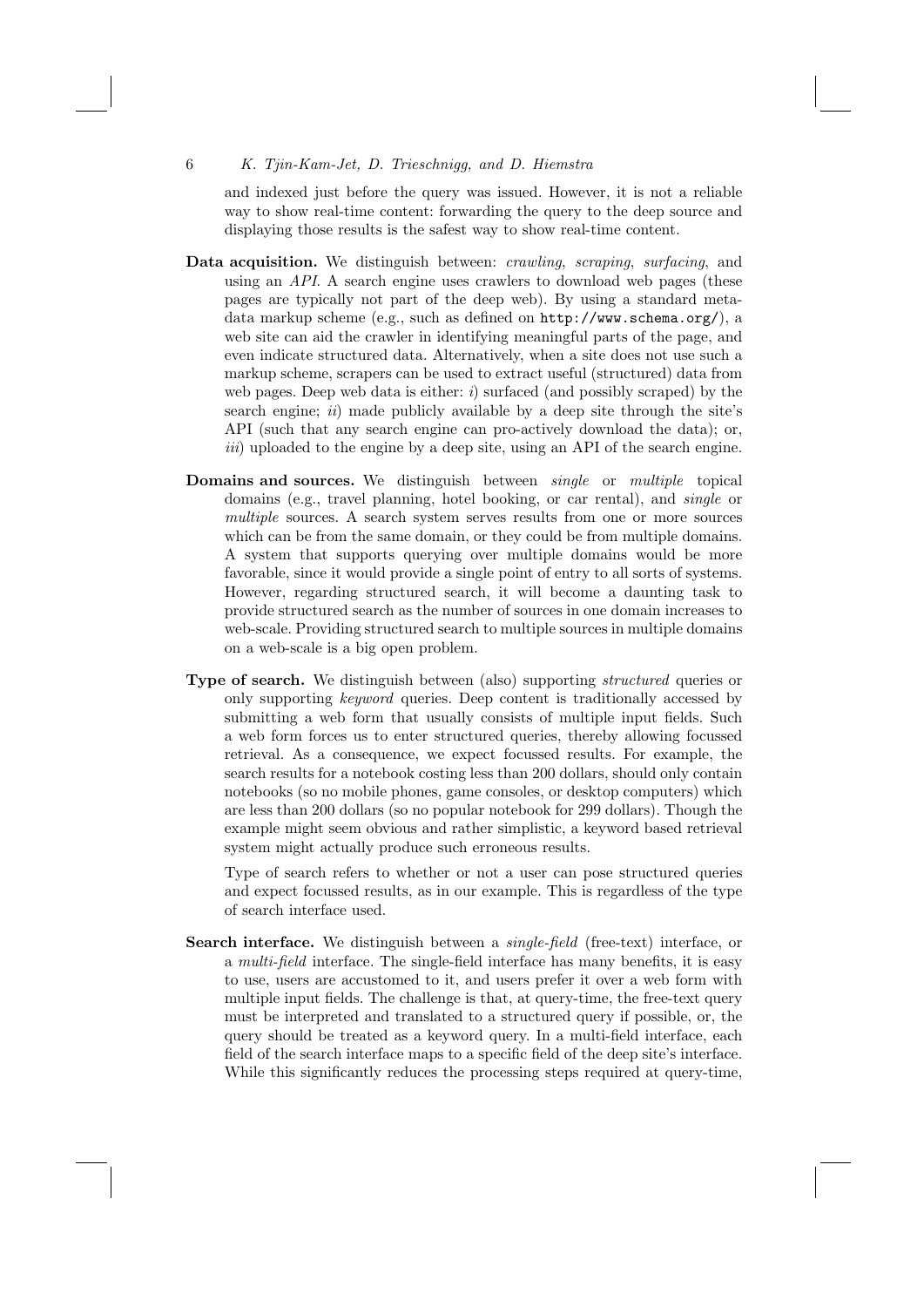automatically creating and maintaining the multi-field interface in the first place is challenging. Also, multi-field interfaces have the disadvantage that separate interfaces must be maintained per domain since each domain has its own set of "generic fields".

Results interface. We distinguish between a remote results interface, a localstatic interface, or a local-interactive interface. If, after a query has been submitted, a search system immediately redirects the user to the deep site containing the most likely result, then the system uses a remote results interface. If the system just displays a list of results so that the user may choose the deep site from which he wants to view the results, then the system uses a local-static interface. If the system provides additional capabilities like sorting and filtering based on specific attributes (e.g., size, color, or price), then the system uses a local-interactive interface.

#### 3.2 Systems

In Table 1 we classify various (deep web search) systems according to the aspects mentioned in the previous section. We do not claim that this list of systems is exhaustive; however, it includes enough different systems to give an overview of current solutions to deep web search.

HiWE (Raghavan & Garcia-Molina 2001) and DeepBot (Álvarez et al. 2007), the first two systems in Table 1, are actually just crawlers and are not complete search systems. However, the kind of results we could expect with a hypothetical search system on top of the crawled data would be dynamic in nature; this hypothetical finding is indicated with parenthesis in the table.

The WebTables (Omnivore) project (Cafarella et al. 2008a, Cafarella 2009) extracts structured information from tables (i.e., indicated with the <table> HTML tag) residing in web pages found in the Google index. It is not entirely clear what kind of structured queries are supported, and what kind of query and results interfaces are used. According to the authors, queries may contain spatial operators (e.g, samecol and samerow, which only return results if the search terms appear in cells in the same column or row of the table) and query-appropriate visialization methods are used to render the results.

Google also surfaces deep content (Madhavan et al. 2008, Cafarella et al. 2008b), but, to our knowledge, the system does not support structured (key-value) queries; instead, the standard keyword index is used. Since the results are served from a local index, the system can serve both static and dynamic results, but it cannot serve real-time results.

"Item search"2 refers to structured (key-value) search that is enabled because: i) the search engine supports structured queries; and  $ii$ ) the (surface or deep web) data is published in an open standard, or is delivered via an API. Examples of item search systems include Bing product search, Yahoo shopping, and PriceRunner. These systems require an index since some data may be crawled from the surface web. Also, they support structured search by means of facets. For example, in PriceRunner, the search results for the keywords "digital camera" can be narrowed down further by facets like manufacturer, effective pixels, and optical zoom. Structured queries can only be specified by making use of the facets, e.g., typing "digital camera, manufacturer: Sony" in the search field does not yield the same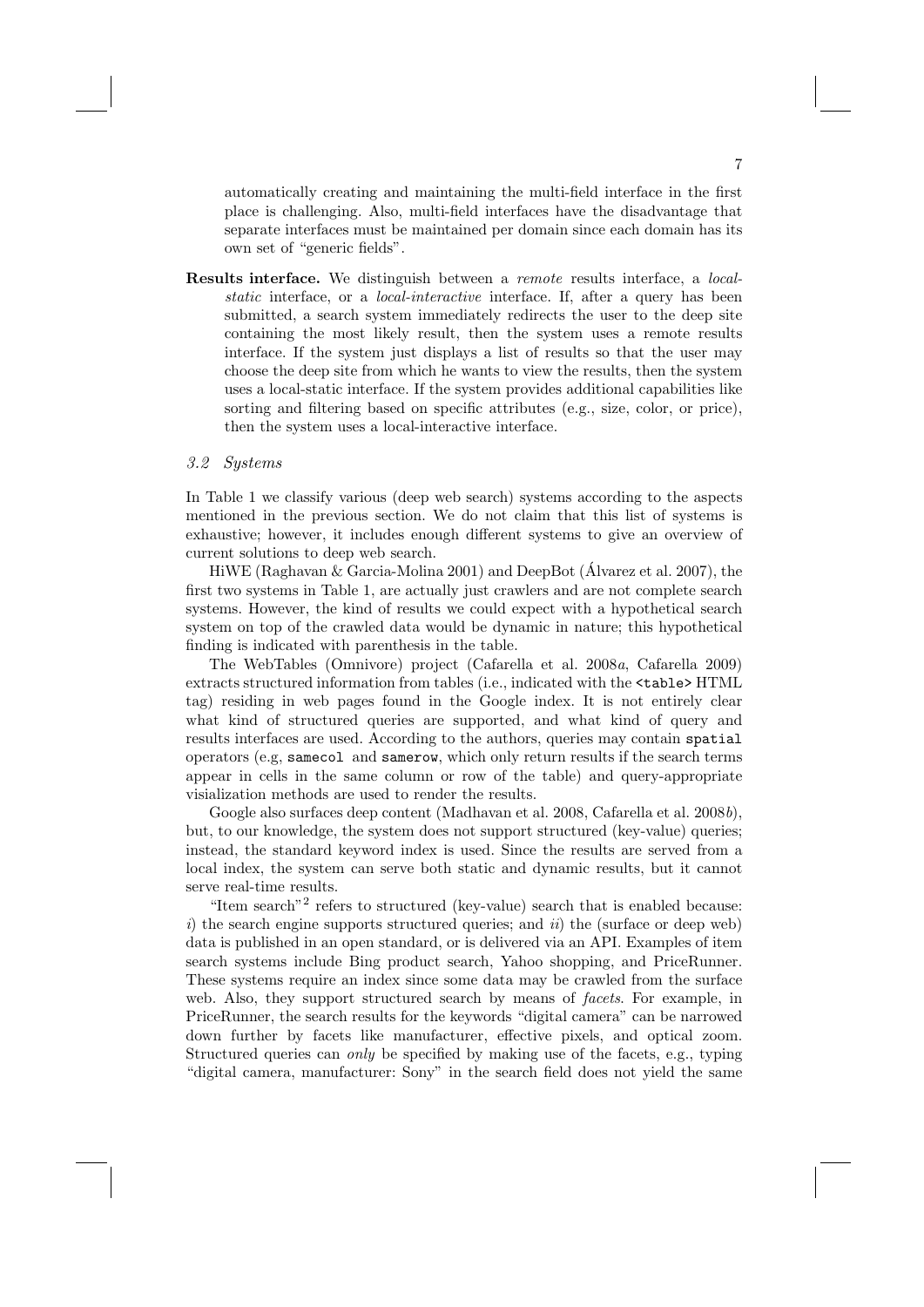Table 1 A classification of deep web search systems. Items between parenthesis are hypothetical and are not explicitly reported in the original paper(s).

|                                                           |                  | Index<br>loc. | Data.<br>acq.  | Sources<br>$&$ dom. | Search<br>type    | Search<br>interface         | Results<br>interface | Retriev.<br>results |
|-----------------------------------------------------------|------------------|---------------|----------------|---------------------|-------------------|-----------------------------|----------------------|---------------------|
| Surfacing<br>Virtual<br>tegration<br>စွဲစ<br>$\mathbf{m}$ | HiWE             | L             | 2,3            | B <sub>2</sub>      |                   |                             |                      | $\left( 2\right)$   |
|                                                           | DeepBot          |               | $\overline{2}$ | B <sub>2</sub>      |                   |                             |                      | (2)                 |
|                                                           | WebTables        |               | 3              | B,2                 | $\left( 1\right)$ | $\left(1\right)$            | $\left( 2\right)$    | $_{1,2}$            |
|                                                           | Google surfacing |               | $\overline{2}$ | B <sub>2</sub>      | 2                 |                             | $\overline{2}$       | $^{1,2}$            |
|                                                           | "Item search"    |               | 1b.4a          | B <sub>2</sub>      | (1,2)             |                             | 3                    | 1,2                 |
|                                                           | Flight planners  | R             | (3,4b)         | A,2                 |                   | $\overline{2}$              | 3                    | 2,3                 |
|                                                           | MetaQuerier      | R             | (3.4b)         | A,1                 |                   | $\overline{2}$              | (2)                  | 2,3                 |
|                                                           | WISE-integrator  | $_{\rm R}$    | (3,4b)         | A,2                 |                   | $\mathcal{D}_{\mathcal{L}}$ | $^{\prime}2)$        | 2,3                 |
|                                                           | VisQI            | R             | (3,4b)         | A,2                 |                   | $\overline{2}$              | $\left( 2\right)$    | 2,3                 |
|                                                           | OneBox           | R             | 4a.4b          | A,1                 |                   |                             | 1,2                  | 2,3                 |
|                                                           | Federated OneBox | R             | 4a.4b          | B <sub>0</sub>      |                   |                             | 1,2                  | 2,3                 |

Table 2 Legend explaining the aspects and values in Table 1.

| Aspect                                                                                                              | Short description                                                                                                                                                                                                                                                                                                                                                                    |
|---------------------------------------------------------------------------------------------------------------------|--------------------------------------------------------------------------------------------------------------------------------------------------------------------------------------------------------------------------------------------------------------------------------------------------------------------------------------------------------------------------------------|
| <i>Index location</i><br>R - Remote<br>$L$ - $Local$                                                                | Search engine shows real-time results from remote data source(s)<br>Search engine shows results from local index                                                                                                                                                                                                                                                                     |
| Data acquisition<br>1a - Crawling<br>1b - Standard<br>2 - Surfacing<br>3 - Scraping<br>$4a - API-1$<br>$4b - API-2$ | Search engine downloads web pages by following hyper links<br>Web pages contain meta-data markup that is known to the crawler<br>Search engine surfaces web pages by submitting web forms<br>Search engine extracts structured records from web pages<br>Web site uploads structured data to a search engine's API<br>Search engine downloads structured data from a deep site's API |
| Sources and domains<br>$1 -$ Single<br>2 - Multiple<br>A - Single<br>B - Multiple                                   | Search engine can only return answers from one source<br>Search engine can return answers from multiple source<br>All sources are from the same domain<br>Sources are or can be from different domains                                                                                                                                                                               |
| Search type<br>1 - Structured<br>2 - Non-structured                                                                 | Search engine supports structured (key-value) queries<br>Search engine supports basic keyword queries                                                                                                                                                                                                                                                                                |
| Search interface<br>1 - Single field<br>2 - Multiple fields                                                         | Search interface consists of single text field<br>Search interface has multiple input fields                                                                                                                                                                                                                                                                                         |
| Results interface<br>1 - Remote<br>2 - Local-static<br>3 - Local-interactive                                        | Results are accessed and displayed from the original source<br>Result summaries are simply displayed at the search engine<br>Results can be filtered or sorted on different attributes                                                                                                                                                                                               |
| Retrievable results<br>1 - Static<br>2 - Dynamic<br>3 - Real-time                                                   | Content is not likely to change over time<br>Content is very likely to (repeatedly) change over time<br>Content is the real-time result of a (proprietary) web application                                                                                                                                                                                                           |

results as typing "digital camera" and choosing "Sony" for the manufacturer facet. Note that the structured queries are only possible after issuing a keyword query, because the facets are only shown in the results interface. The initial query interface only shows a keyword input field.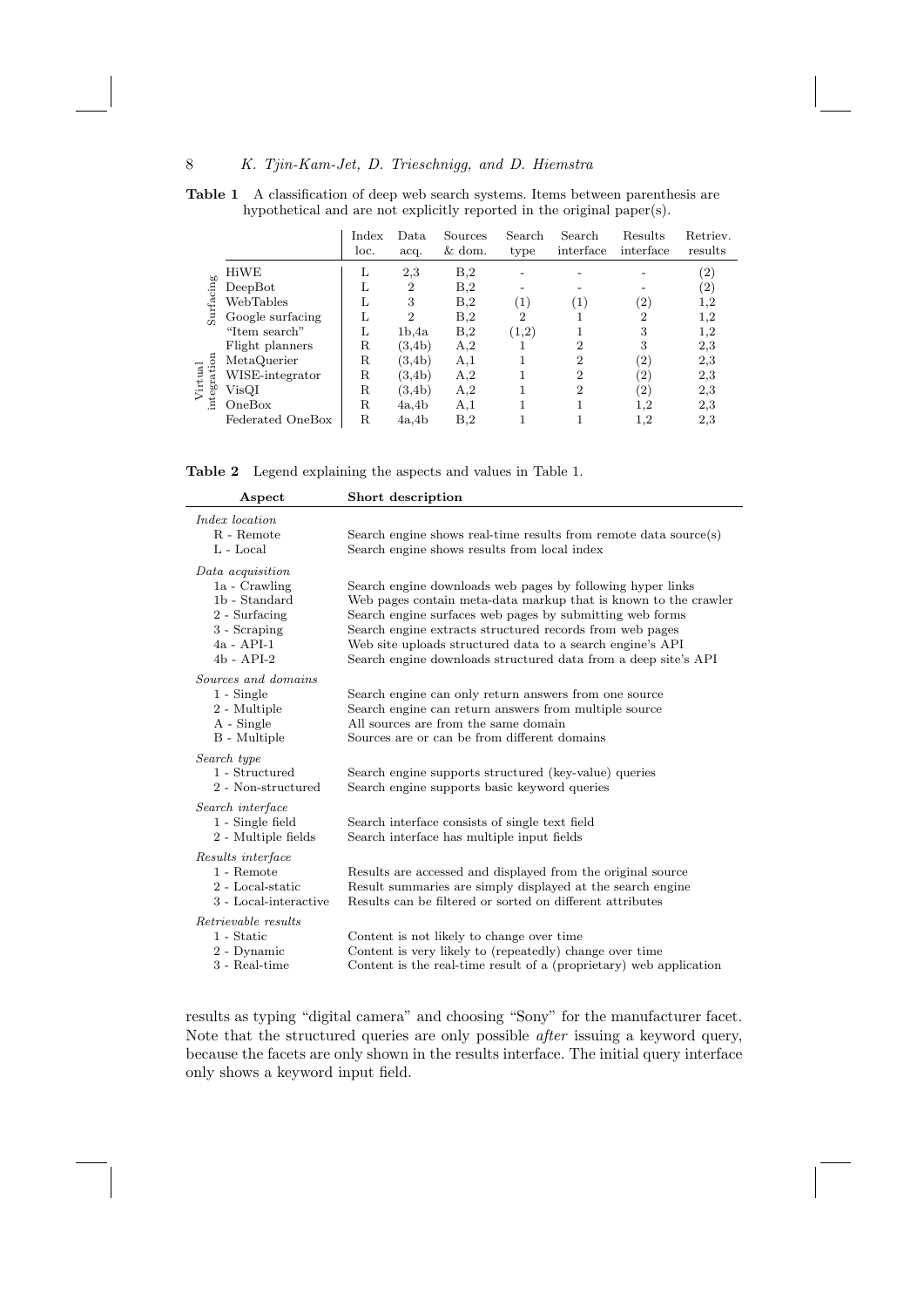A flight planner<sup>3</sup> brokers over many airline sites and shows real-time flight results. A multi-field search interface allows users to enter structured queries. The available flights are shown in a local-interactive interface allowing the user to refine the results and easily compare results from different sources.

MetaQuerier (He et al. 2005) translates, on-the-fly, a query expressed in one interface to a set of queries in a target interface. Translation can take place without specifically prepared translation knowledge for a source; so it should be applicable over various domains. However, both source and target interfaces should be from the same domain. The interface in which the results are shown is not defined.

WISE-integrator (He et al. 2004b) automatically creates a unified interface for a group of web forms of the same domain. Based on the visual layout of a web form, it extracts attributes which are used to match and integrate multiple interfaces into a unified interface. The unified interface consists of multiple fields, so users can pose structured queries. It is unclear how results are presented to the user.

VisQI (Dragut et al.  $2009a, b$ , Kabisch et al. 2010) also automatically creates unified interfaces for groups of web forms of the same domain. It adopts a hierarchical representation of query interfaces, and it outperforms previous approaches (on extracting query interfaces) with about 6.5%. Users can pose structured queries, but it is unclear how results are presented to the user.

OneBoxwas introduced as a free-text interface on top of web form of a deep site. It consists of a single input field in which queries can be phrased in a natural language fashion, and it support structured search. In the next section, we illustrate the functionality of OneBox by means of an example. We then describe the larger and ongoing Federated OneBox research project.

## 4 Federated OneBox – a single text search box to search the deep web

The functionality of a OneBox can be illustrated by the following example. Consider the mutli-field web form in Figure 2a, in which a user can enter structured queries. The single-field interface in Figure 2b allows a user to enter free-text queries, which are then interpreted by the system. A query interpretation effectively represents a filled out version of the web form shown in Figure 2a, and can be displayed like a standard web search result, as depicted at the bottom of Figure 2b. By clicking on a result, the user "submits the filled out web form" and gains access to the deep content.

OneBox is part of a larger Federated OneBox research project in which we envision a system where users can search both the deep and the surface web using just one single text box interface, e.g., like the interface in Figure 2b. It serves as a single entry point to the complete web, offering both structured and unstructured search. In relation to the classification shown in Table 3, FEDERATED ONEBOX contains aspects that are normally found in surfacing approaches (e.g., a single text search interface to all data, searching of many sources and domains), but in essence it is a virtual integration approach (e.g., remote indices, dynamic and realtime results); as such, it combines the best of both worlds. A FEDERATED ONEBOX system would be the only one to offer multi-domain, structured search capabilities through a uniform, single-field search interface. It would alleviate the user from first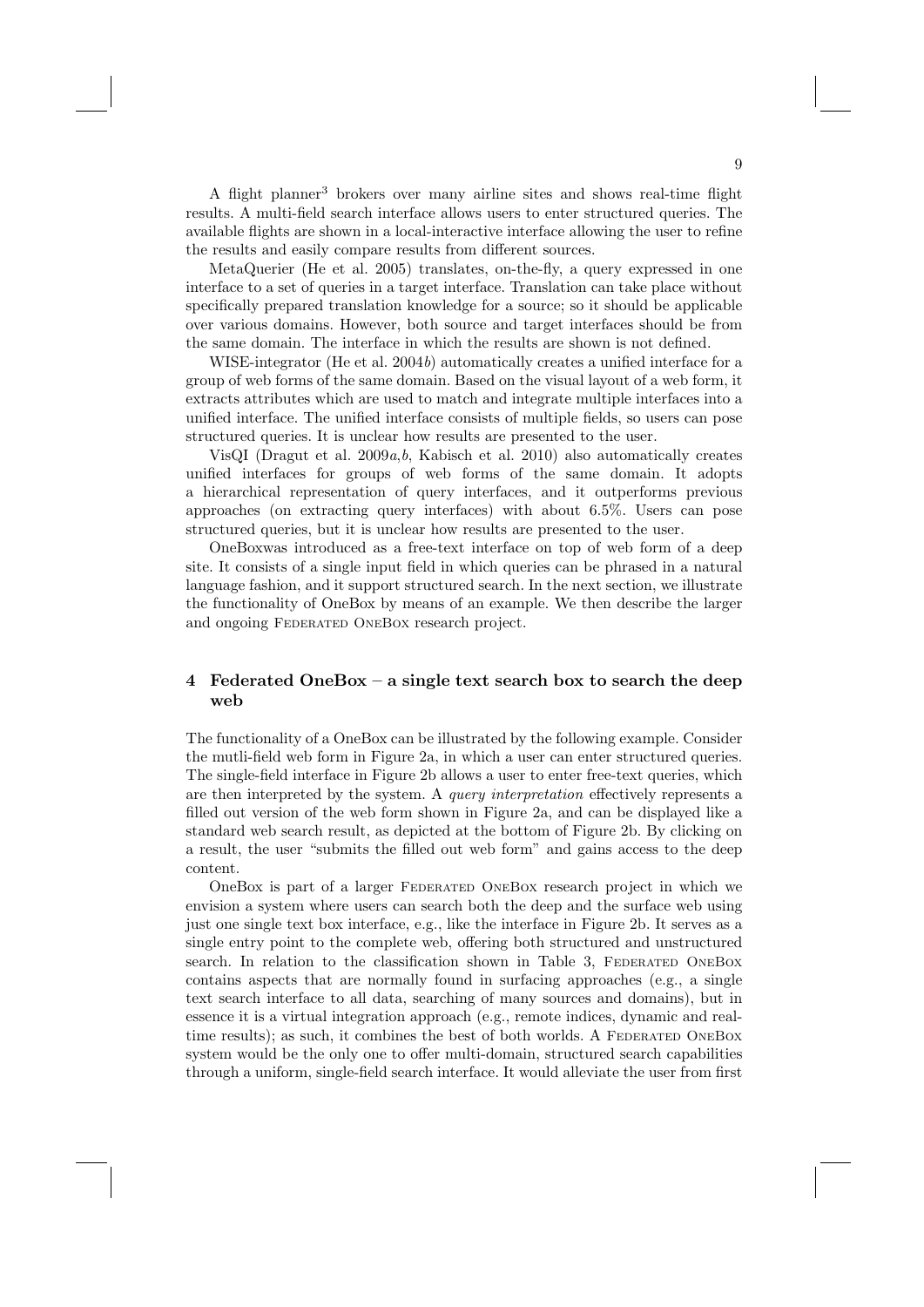

(a) A multi-field web form that supports structured search and offers query suggestions.



(b) A single-field interface that also supports structured search and offers query suggestions.

Figure 2: Multi-field and single-field interfaces offering structured search.

finding relevant (deep) sources, then selecting which sources to use, and finally from having to reformulate the query for each source. When a user enters a structured information need, the system will find relevant sources, rank them, and rephrase the information need in the query format of each selected source.

In this research project, we investigate techniques towards enabling such a Federated OneBox system. Next, we discuss the high-level architectural solutions, and we outline the scientific challenges in this project.

## 4.1 A federated architecture

Deep sites are autonomous, independent, and offer site-specific search capabilities. We would like to somehow harness the combined (site-specific) search capability over all these sites. A centralized approach which crawls and indexes all data, cannot offer this combined (site-specific) search capability. Therefore, we are motivated to research federated search architectures. First, deep sites can be viewed as participants in a dataspace (Franklin et al. 2005, Halevy et al. 2006). Key ideas of a dataspace are that participants co-exist, there is no central coordination, and they all provide support for, at least, text querying. Second, a single entry-point to search over all the participants can be provided by means of a search broker. Having a broker and multiple participants, is essentially a federated architecture (Callan 2000, Si & Callan 2005).

There are two main architectures in which a FEDERATED ONEBOX system can be realized. In the first architecture, shown in Figure 3a, a OneBox is placed as an abstraction layer on top of the local search interface of a deep web site. A OneBox is configured for each deep site to provide a free-text search interface over a multifield search interface: each site then supports local structured search by means of a free-text query. This in turn simplifies federated search in two ways. First, there is no need for a mediated schema per domain, because all sources of all domains have a single field, free-text, interface. Second, no query-transformation is needed at the broker: a free-text query can be forwarded as is. This architecture procures surface web search by making use of the keyword search capabilities of surface web search engines; and, it procures (structured) deep web search by making use of the free-text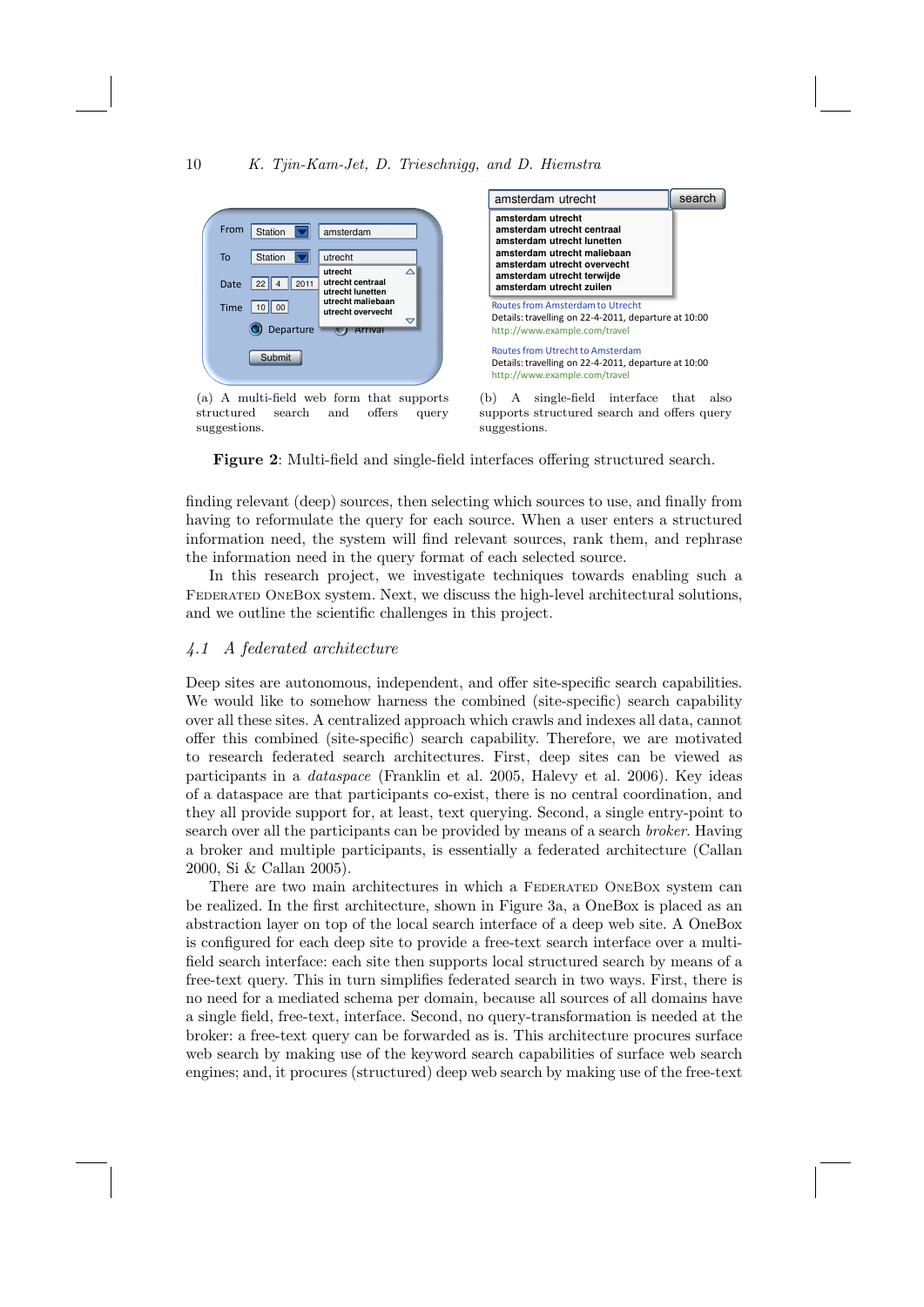

Figure 3: Alternative architectures for FEDERATED ONEBOX.

search capabilities of the OneBox at each deep site. Note that each deep site can configure its own OneBox, this does not need to be configured by the FEDERATED OneBox. Finally, the Federated OneBox system provides a single point of entry to the web by brokering over all these search egines like a meta search engine. The Federated OneBox system describes all search engines in an offline process, which is indicated in grey in the figure. At query time, the system ranks and selects the most relevant search engines to further process the query, i.e., to forward the query in order to obtain results. This approach introduces some network latency because, once the query is forwarded, the system must wait for the responses of the remote engines before it can merge and show the results to the user. However, the retrieved results are always up-to-date.

In the second architecture, shown in Figure 3b, the FEDERATED ONEBOX system keeps a OneBox configuration for each deep site in a special deep web entry-point index. This index does not contain actual deep content. Instead, it contains 'entrypoints' that provide acces to deep data, as explained at the beginning of Section 4 (i.e., queries matched against this index result in query interpretations; a query interpretation corresponds to a filled out web form; and, by submitting the web form we can obtain deep web results). As such, query interpretations can be generated as search results without consulting the deep web search engine. As a consequence,

11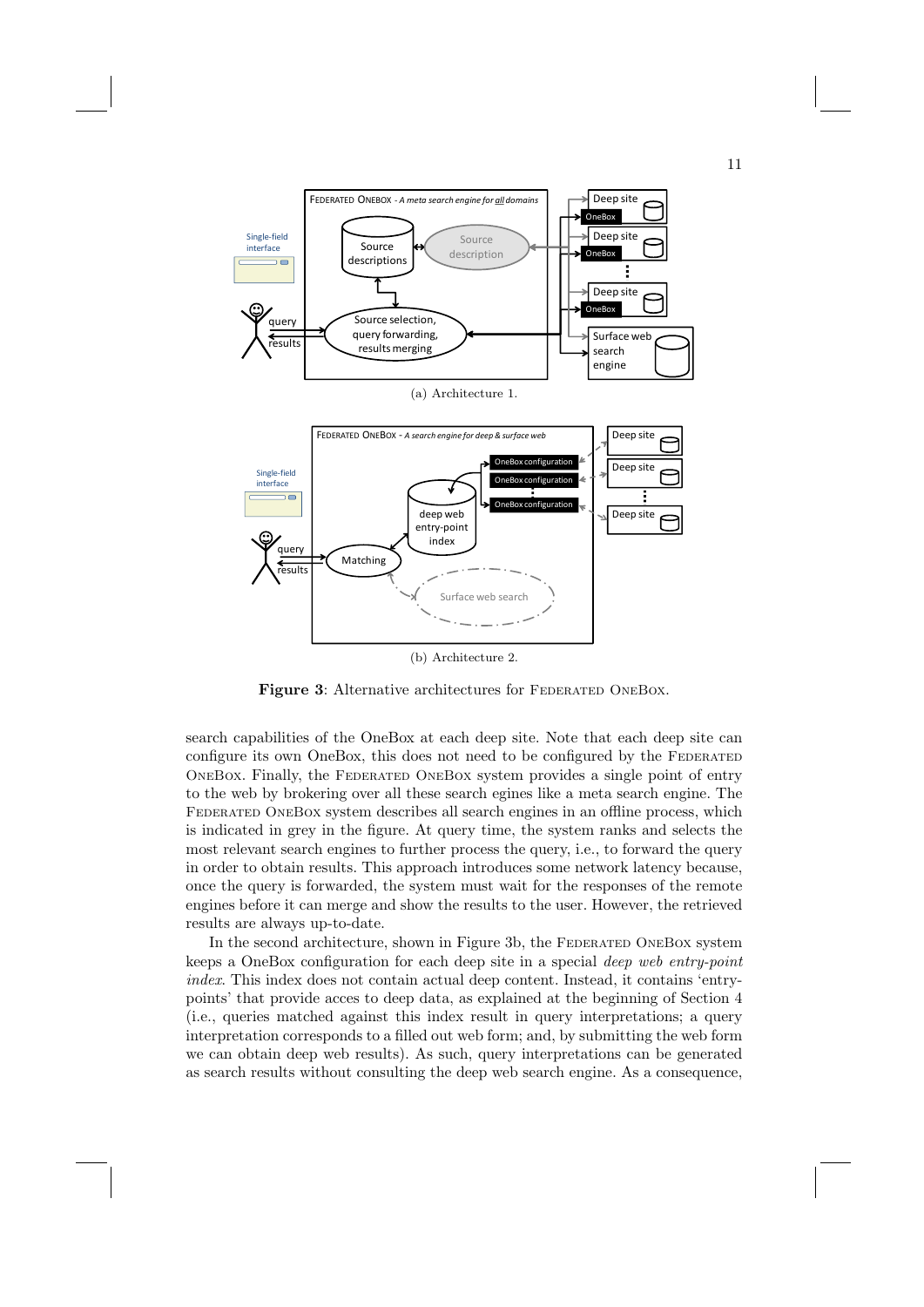this architecture does not introduce additional network latency for producing deep web search results. In this architecture, there are at least two alternatives for enabling surface web search, these are not detailed further in the figure. The first alternative is to "out source" surface web search, i.e., to forward the query to existing web search engines and merge their results with the deep results. Like in the first acrhitecture, this introduces some additional network latency. The second alternative is to let the system itself crawl and index the surface web; a user query can then be matched against both local indexes (i.e., one for the deep web and one for the surface web). This alternative has two advantages. First, there is no additional network latency which is otherwise introduced by query forwarding. Second, the system has access to the actual scores one which the rankings are based, which can lead to better combined final rankings of the deep and surface results.

#### 4.2 Scientific challenges

We present an adapted list of scientific challenges relating to, on the one hand, providing free-text access to deep content, and on the other hand, relating to the general challenges in federated search.

- Query description There is need for a formal syntax in which web administrators can specify the accepted language of the particular resource. How can we keep this intuitive and simple, while allowing enough freedom to specify almost any kind of query, and strict enough to allow easy parsing?
- Query translation Due to possible spelling errors, ambiguity, or unknown words to the system, extracting the intended meaning of free-text queries is challenging. A query could be interpreted in different ways. How to devise a feasible approach that achieves reasonable performance over a large percentage of the user queries?
- Interpretation ranking As stated in the previous point, a query could be interpreted in many ways. How to rank these interpretations in order to minimize the user's effort to scan through all interpretations, thus quickly finding the right one?
- User ignorance How to bridge the gap between the expectations of the user and the capabilities of the system? Is it feasible to automatically suggest available search facets while typing (i.e. the aspects in which the search query can be narrowed further to obtain more specific results)? How to automatically choose suggestions such that the user: 1) is guided while formulating more distinctive queries, and 2) can finish formulating the query faster?
- System ignorance How to automatically expand the system's knowledge about valid queries? For example, given a query that contains unknown words, the system presents several annotated interpretations. Then, if the same query is given many times and a particular interpretation is often selected, the system could learn a new rule which includes the unknown word.
- Resource description A resource description should facilitate the process of resource selection. A query description (the first challenge) not only describes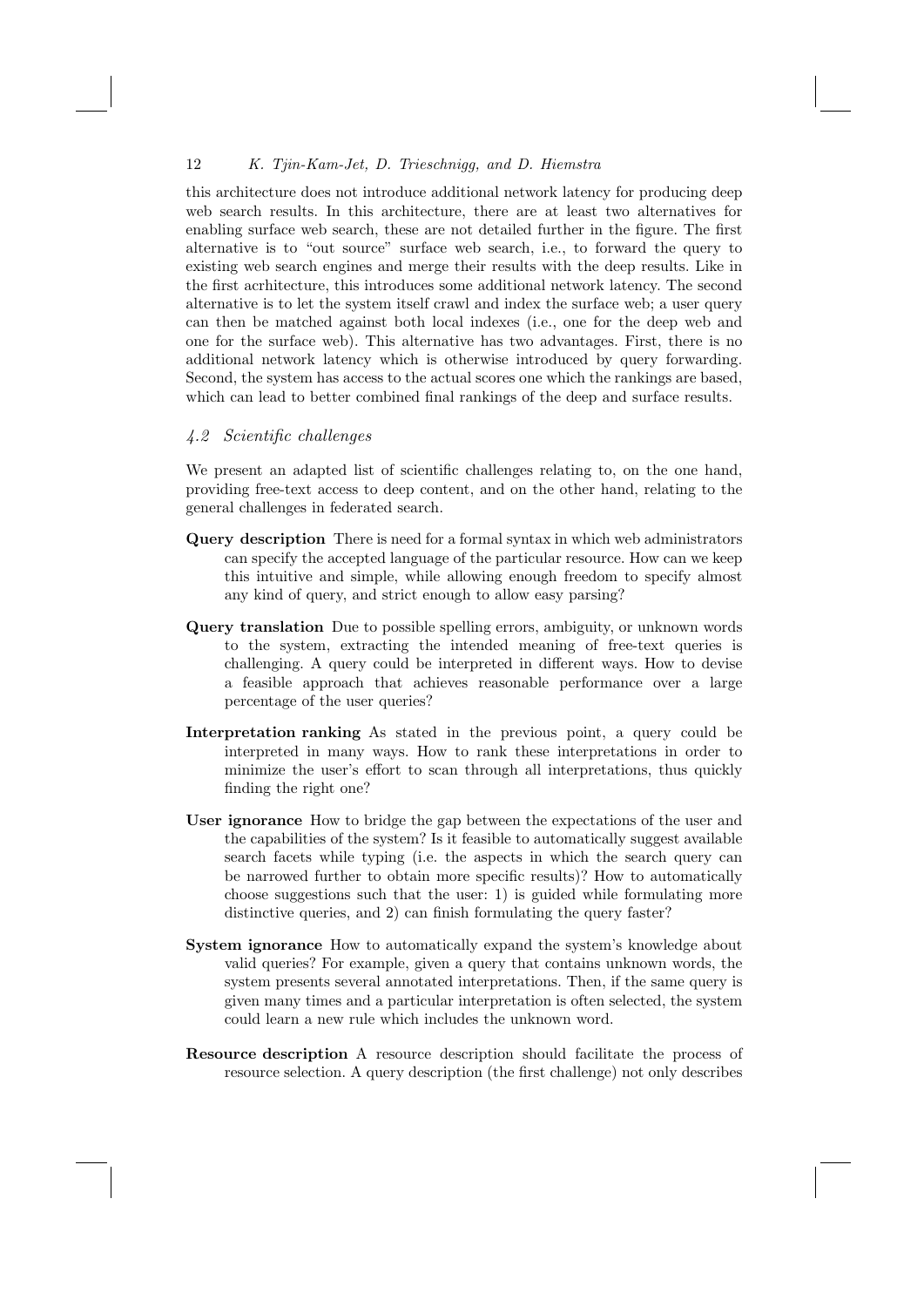how a query should be translated: it effectively describes a resource by its accepted queries. How to adapt and use this description for resource selection?

- Resource selection Traditionally, standard IR techniques are applied to rank and select the top $(k)$  resources. Blindly applying these techniques to our resource descriptions will not work, since we describe the accepted queries instead of the resource's contents. How to rank these resources in order to select the  $top(k)$ , given our resource descriptions? How to determine k?
- Results merging A problem of re-ranking a set of results by their relevancy in order to maximize retrieval precision. One resource may return many relevant results, while another may return very few. How to determine the number of results to retrieve from each resource? How to measure their relevancy, in order to rank by relevancy?

## 5 Ongoing work

We now briefly discuss our preliminary results and other research related specificaly to textual interfaces for querying structured data.

## 5.1 A free-text interface

We created a novel specification language for configuring OneBox: a free-text interface (FTI) to a multi-field web form. A OneBox configuration specifies:  $i)$  the dictionary, i.e., the list of accepted tokens for each field;  $ii)$  an optional set of constraints, e.g., certain input fields may be mandatory and must be filled out by the user; iii) a list of patterns that are used to generate suggestions and interpret the query; and, iv) the URL of the webform and the formatting rules to display a query interpretation. Using the patterns and the dictionary, OneBox extracts tokens from a query and assigns them to the web form's fields, effectively filling out the web form. OneBox not only interprets the query, it also generates query suggestions on the fly.

## 5.1.1 Results

We carried out a user study to compare the FTI with an existing travel planner web form. Our results showed that the subjects were significantly faster at finding information when using the FTI instead of the complex form by about 9%. Furthermore, they preferred the FTI over the complex web form. The results also showed that the subjects were highly consistent in their individual query formulations, and that there was considerable query variation between subjects, even in such a relatively simple travel planning scenario.

## 5.1.2 Related work

(Meng 1999) also researched how to fill out a web form with a given text query. He used statistical disambiguation techniques; however, this requires a substantial amount of (manually annotated) training data from different sources in one domain that is often difficult to obtain. Instead of statistical disambiguation, OneBox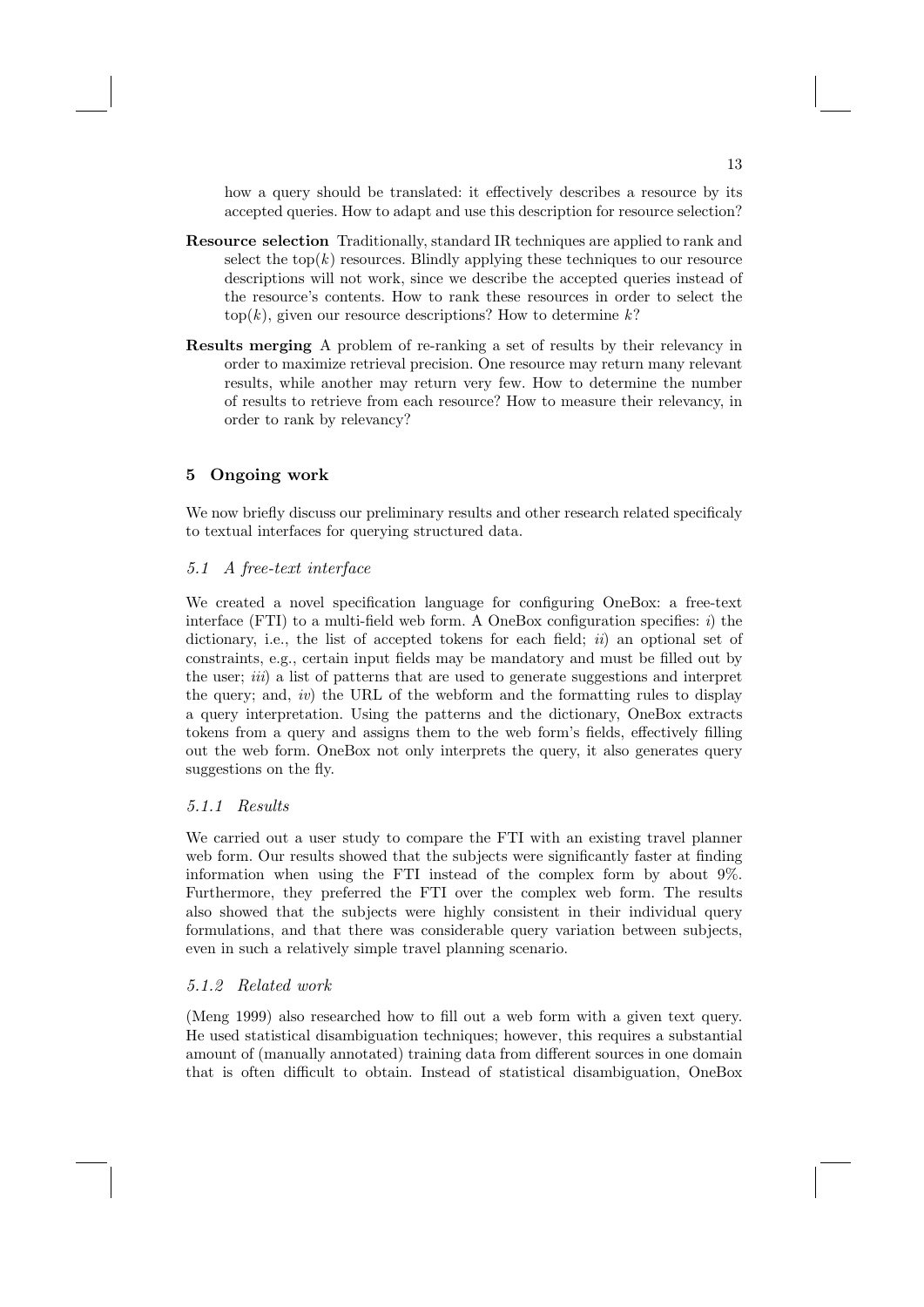scans for valid pattern combinations and presents a ranked list of alternative interpretations to the user.

Several grammar-based natural language interfaces have been developed (Burton 1976, Hendrix et al. 1978, Carbonell et al. 1983, Carbonell & Hayes 1981); however, the majority of these systems were application-specific which made it difficult to port the systems to different applications (Androutsopoulos et al. 1995). The difficulty of porting a system from one application (domain) to another is also apparent in information extraction systems, i.e. systems that extract all entities from large bodies of texts. The Common Pattern Specification Language (CPSL) was proposed to overcome the difficulty of porting (Appelt & Onyshkevych 1996). At the heart of the CPSL grammar are the rules. Each rule has a priority, a pattern and an action. In the spirit of CPSL, we propose a pattern specification language, and use the patterns to scan the input text. However, we generate interactive query suggestions and we produce a ranked list of interpretations instead of a single interpretation.

#### 5.2 When dictionaries are unavailable

The OneBox prototype described in the previous subsection used a dictionary to extract tokens from a query and applied heuristics to rank query interpretations. We extended this prototype by adding token models for identifying possible tokens and applying a probabilistic framework for ranking query interpretations. Therefore, it is able to map out-of-dictionary tokens to fields of a web form, which to our knowledge, is not done by any other system. This approach offers greater flexibility and requires less domain knowledge than existing systems.

#### 5.2.1 Preliminary results

We measured the correctness of the first result (i.e., succ<sup>@1)</sup> for the following systems: Upperbound A: the OneBox prototype described in the previous section that uses a dictionary and ranks by heuristics. Upperbound B: the extended OneBox that uses a dictionary and a probabilistic framework for ranking. System  $C$ : the extended OneBox that has no dictionary (i.e., the dictionary is empty), and uses a probabilistic framework for ranking.

The succ@1-results for the three systems are as follows: 0.9075 for Upperbound A, 0.9958 for Upperbound B, and 0.7075 for System C. These results are promising: even with an empty dictionary, this prototype (system C) can find the right answer in 7 out of 10 times. As the dictionary grows and more tokens are added to the system, the performace will increase towards upperbound-B.

#### 5.2.2 Related work

Similar problems arise in query segmentation (Hagen et al. 2011), and query annotation (Li et al. 2009, Bendersky et al. 2011): a query must be divided into query segments and each segment must be annotated with some label. A label would typically be a name of an input field of a web form, or of the column of a table. This approach is taken in, e.g., (Borkar et al. 2001, Calado et al. 2002, Zhou et al. 2007, Sarkas et al. 2010). Like our work, these system use a probabilistic framework (e.g., a Hidden Markov Model, or Conditional Random Fields). However, these systems do not attempt to identify and label out-of-dictionary tokens.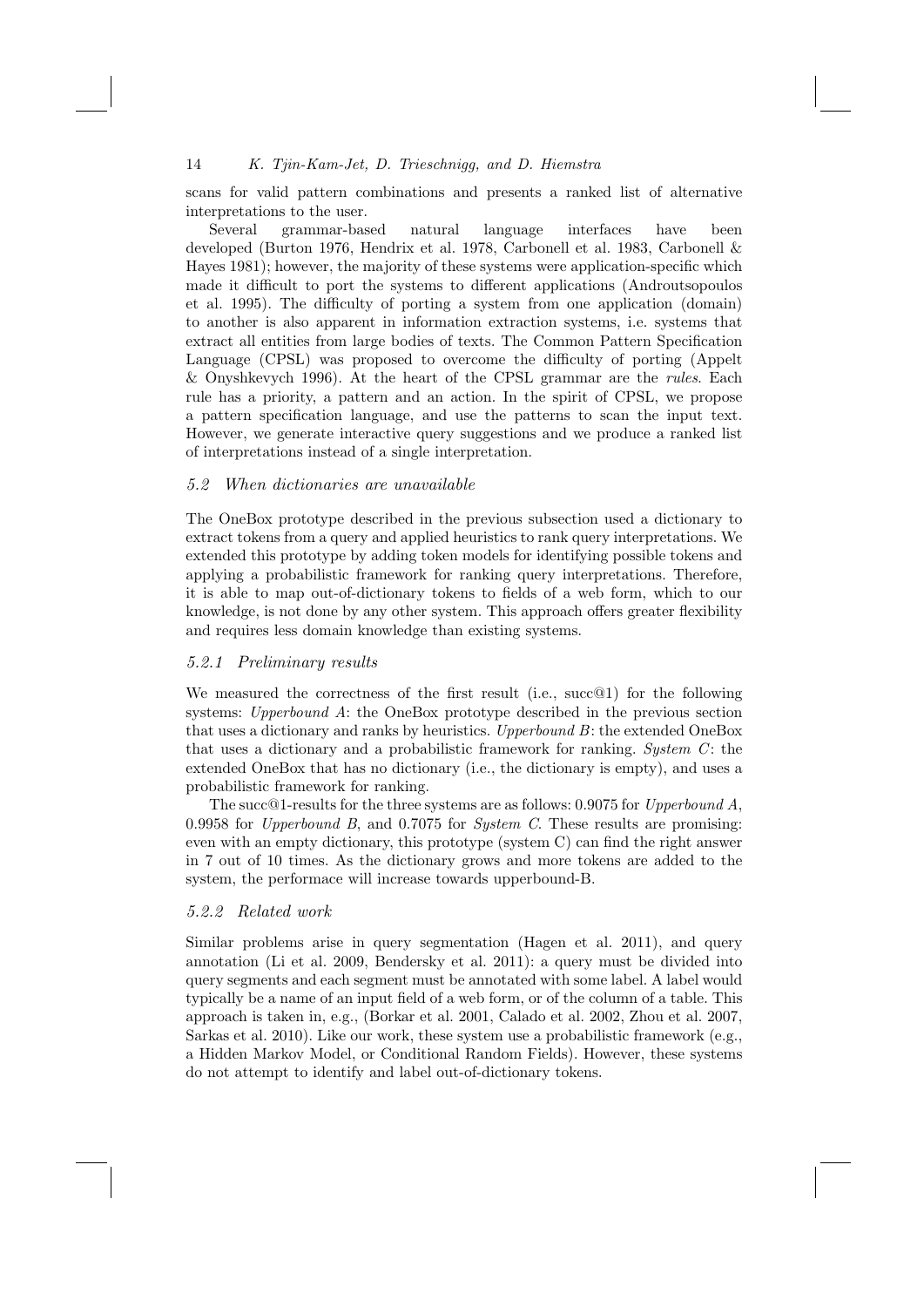### 6 Conclusion and future work

We presented an overview of the state-of-the-art in deep web search and proposed a novel classification scheme to better compare deep web search systems. The current binary classification (surfacing versus virtual integration) hides a number of implicit decisions that must be made by a developer. We make these decisions explicit by distinguishing 7 system aspects that describe a system in terms of its functionality and in terms of its solutions to specific problems.

We motivated the need for FEDERATED ONEBOX, a search system with one single-field free-text query interface that supports real-time structured search over multiple sources. FEDERATED ONEBOX contains aspects that are normally found in surfacing approaches (e.g., a single text search interface to all data, searching of many sources and domains), but in essence it is a virtual integration approach (e.g., remote indices, dynamic and real-time results); as such, it combines the best of both worlds. We have layed out a roadmap towards realizing FEDERATED ONEBOX; we have presented our preliminary findinds; and, we have discussed related work specific to free-text interfaces to search structured data.

Future work will focus more on the challenges relating to federated search (see Section 4.2); up until now, we have focussed on the other challenges relating to free-text interfaces over structured data.

## Acknowledgment

This research was supported by the Netherlands Organization for Scientific Research, NWO, grants 639.022.809 and 612.066.513.

#### References

- Alvarez, M., Raposo, J., Pan, A., Cacheda, F., Bellas, F. & Carneiro, V. (2007), ´ Deepbot: a focused crawler for accessing hidden web content, in 'DEECS '07: Proceedings of the 3rd international workshop on Data enginering issues in Ecommerce and services', ACM, New York, NY, USA, pp. 18–25.
- Androutsopoulos, I., Ritchie, G. D. & Thanisch, P. (1995), 'Natural language interfaces to databases – an introduction', Natural Language Engineering 1(01), 29–81.
- Appelt, D. E. & Onyshkevych, B. (1996), The common pattern specification language, in 'Proceedings of a workshop on held at Baltimore, Maryland', Association for Computational Linguistics, Morristown, NJ, USA, pp. 23–30.
- Barbosa, L. & Freire, J. (2007), An adaptive crawler for locating hidden-web entry points, in 'Proceedings of the 16th international conference on World Wide Web', WWW '07, ACM, New York, NY, USA, pp. 441–450.
- Bendersky, M., Croft, W. B. & Smith, D. A. (2011), Joint annotation of search queries, in 'Proceedings of the 49th Annual Meeting of the Association for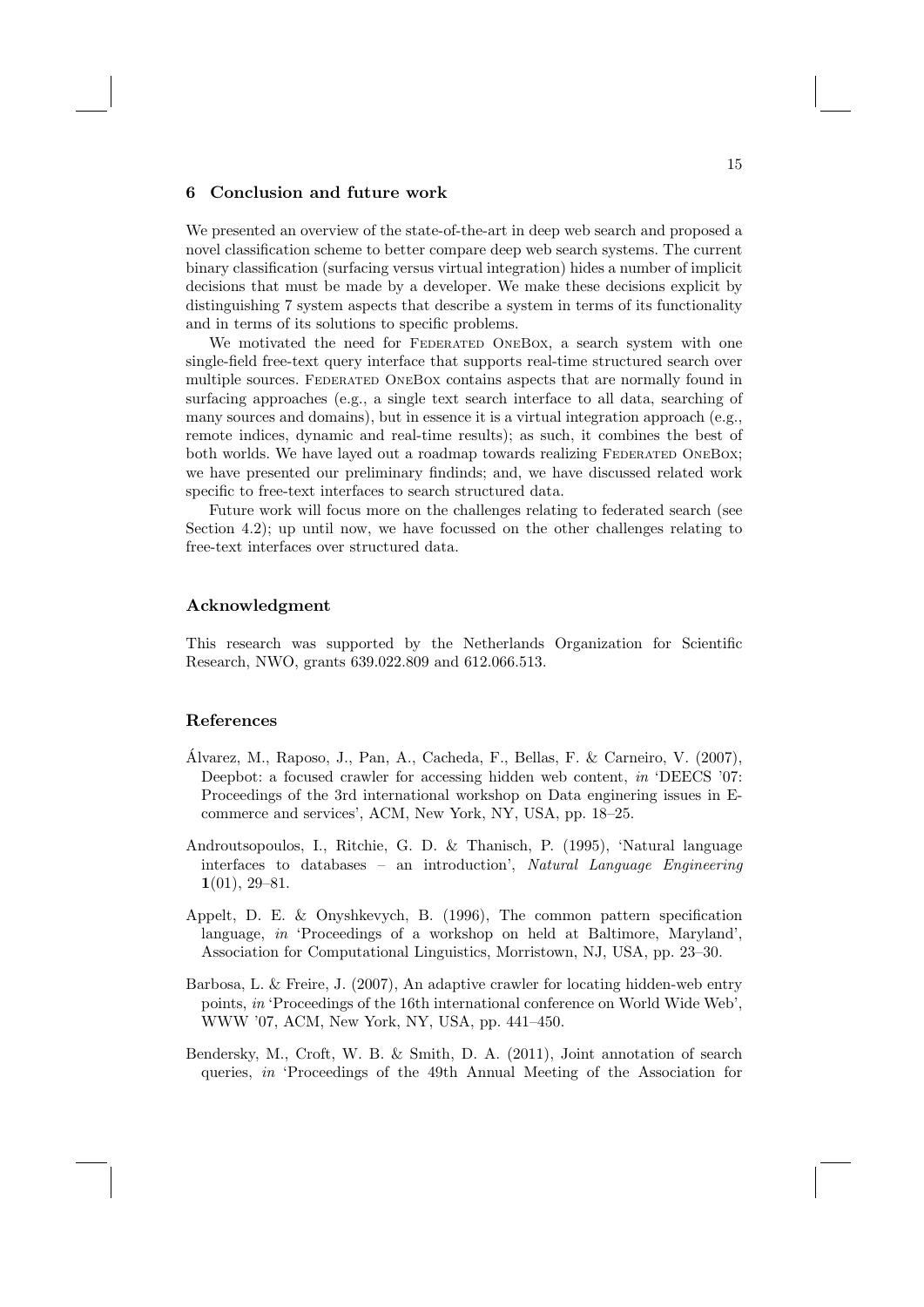Computational Linguistics: Human Language Technologies - Volume 1', HLT '11, Association for Computational Linguistics, Stroudsburg, PA, USA, pp. 102–111.

- Bergman, M. K. (2001), 'The deep web: Surfacing hidden value', Journal of Electronic Publishing.
- Borkar, V., Deshmukh, K. & Sarawagi, S. (2001), Automatic segmentation of text into structured records, in 'Proceedings of the 2001 ACM SIGMOD international conference on Management of data', SIGMOD '01, ACM, New York, NY, USA, pp. 175–186.
- Burton, R. R. (1976), Semantic grammar: An engineering technique for constructing natural language understanding systems., Technical report, Bolt, Beranek and Newman, Inc., Cambridge, MA.
- Cafarella, M. J. (2009), Extracting and querying a comprehensive web database, 4th Biennial Conference on Innovative Data Systems Research (CIDR).
- Cafarella, M. J., Halevy, A., Wang, D. Z., Wu, E. & Zhang, Y. (2008a), 'Webtables: exploring the power of tables on the web', Proc. VLDB Endow.  $1(1)$ , 538–549.
- Cafarella, M. J., Madhavan, J. & Halevy, A. (2008b), 'Web-scale extraction of structured data',  $SIGMOD$  Rec.  $37(4)$ , 55–61.
- Calado, P., da Silva, A. S., Vieira, R. C., Laender, A. H. F. & Ribeiro-Neto, B. A. (2002), Searching web databases by structuring keyword-based queries, in 'Proceedings of the eleventh international conference on Information and knowledge management', CIKM '02, ACM, New York, NY, USA, pp. 26–33.
- Callan, J. (2000), Distributed information retrieval, in 'Advances in Information Retrieval', Kluwer Academic Publishers, pp. 127–150.
- Callan, J. & Connell, M. (2001), 'Query-based sampling of text databases', ACM Trans. Inf. Syst. 19(2), 97–130.
- Carbonell, J. G. & Hayes, P. J. (1981), Dynamic strategy selection in flexible parsing, in 'Proceedings of the 19th annual meeting on ACL', Association for Computational Linguistics, Morristown, NJ, USA, pp. 143–147.
- Carbonell, J. G., Boggs, W. M., Mauldin, M. L. & Anick, P. G. (1983), The XCALIBUR project: a natural language interface to expert systems, in 'IJCAI'83', Morgan Kaufmann Publishers Inc., San Francisco, CA, USA, pp. 653– 656.
- Chang, K. C.-C., He, B., Li, C., Patel, M. & Zhang, Z. (2004), 'Structured databases on the web: observations and implications', SIGMOD Rec. 33(3), 61–70.
- Dragut, E. C., Fang, F., Yu, C. & Meng, W. (2009a), Deriving customized integrated web query interfaces, in 'Proceedings of the 2009 IEEE/WIC/ACM International Joint Conference on Web Intelligence and Intelligent Agent Technology - Volume 01', WI-IAT '09, IEEE Computer Society, Washington, DC, USA, pp. 685–688.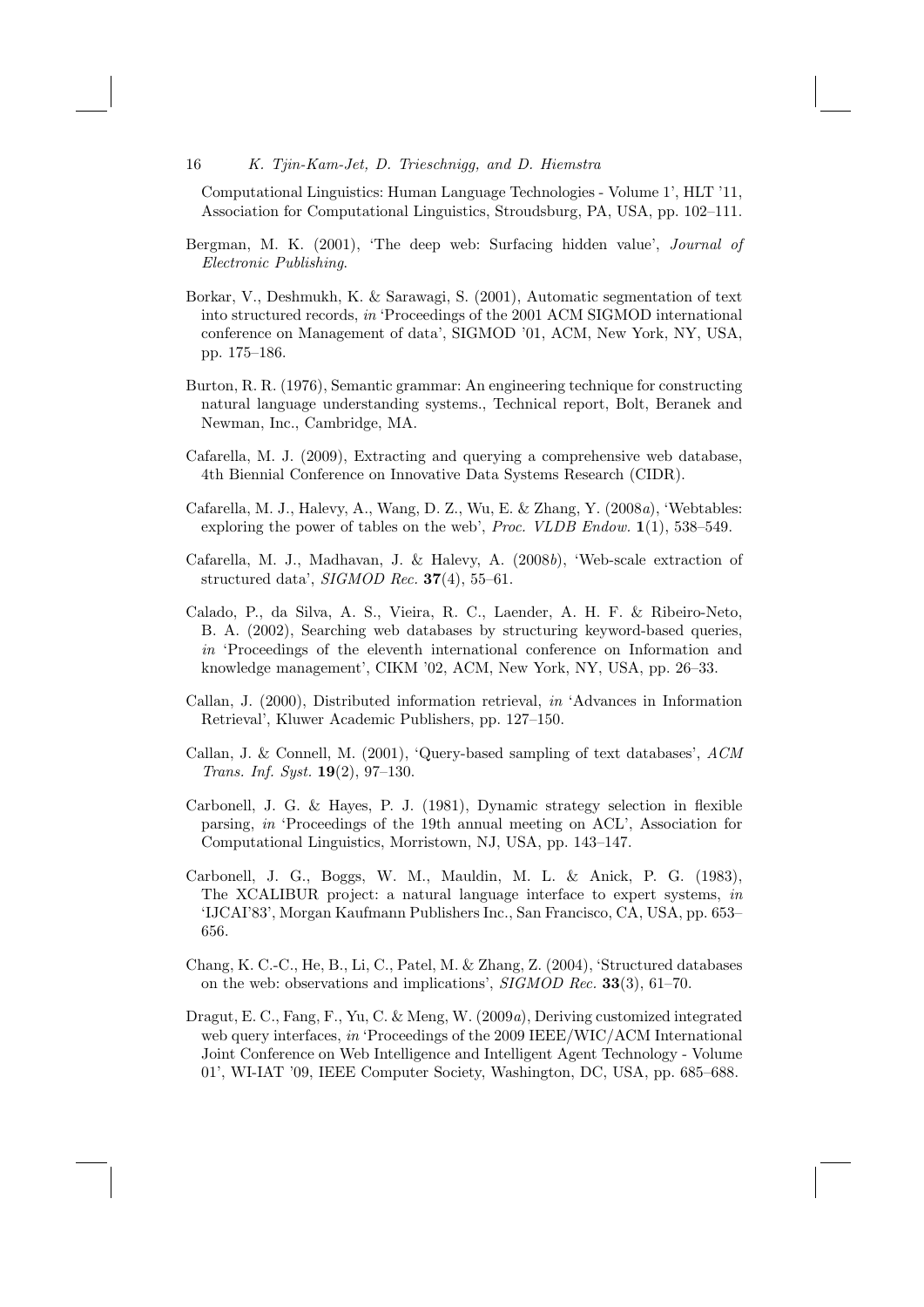- Dragut, E. C., Kabisch, T., Yu, C. & Leser, U. (2009b), 'A hierarchical approach to model web query interfaces for web source integration', Proc. VLDB Endow.  $2(1)$ , 325-336.
- Franklin, M., Halevy, A. & Maier, D. (2005), 'From databases to dataspaces: a new abstraction for information management', SIGMOD Rec. 34(4), 27–33.
- Hagen, M., Potthast, M., Stein, B. & Braeutigam, C. (2011), Query segmentation revisited, in 'Proceedings of the 20th international conference on World wide web', WWW '11, ACM, New York, NY, USA, pp. 97–106.
- Halevy, A., Franklin, M. & Maier, D. (2006), Principles of dataspace systems, in 'PODS '06: Proceedings of the twenty-fifth ACM SIGMOD-SIGACT-SIGART symposium on Principles of database systems', ACM, New York, NY, USA, pp. 1– 9.
- He, B., Tao, T. & Chang, K. C.-C. (2004a), Organizing structured web sources by query schemas: a clustering approach, in 'CIKM '04: Proceedings of the thirteenth ACM international conference on Information and knowledge management', ACM, New York, NY, USA, pp. 22–31.
- He, B., Zhang, Z. & Chang, K. C.-C. (2005), Metaquerier: querying structured web sources on-the-fly, in 'SIGMOD '05: Proceedings of the 2005 ACM SIGMOD international conference on Management of data', ACM, New York, NY, USA, pp. 927–929.
- He, H., Meng, W., Yu, C. & Wu, Z. (2004b), 'Automatic integration of web search interfaces with wise-integrator', The VLDB Journal 13, 256–273.
- Hendrix, G. G., Sacerdoti, E. D., Sagalowicz, D. & Slocum, J. (1978), 'Developing a natural language interface to complex data', ACM TODS 3(2), 105–147.
- Kabisch, T., Dragut, E. C., Yu, C. & Leser, U. (2010), 'Deep web integration with visqi', Proc. VLDB Endow. 3, 1613–1616.
- Khare, R., An, Y. & Song, I.-Y. (2010), 'Understanding deep web search interfaces: a survey', SIGMOD Rec. 39, 33–40.
- Li, X., Wang, Y.-Y. & Acero, A. (2009), Extracting structured information from user queries with semi-supervised conditional random fields, in 'SIGIR '09: Proceedings of the 32nd international ACM SIGIR conference on Research and development in information retrieval', ACM, New York, NY, USA, pp. 572–579.
- Madhavan, J., Afanasiev, L., Antova, L. & Halevy, A. (2009), Harnessing the deep web: Present and future, 4th Biennial Conference on Innovative Data Systems Research (CIDR).
- Madhavan, J., Ko, D., Kot, L., Ganapathy, V., Rasmussen, A. & Halevy, A. (2008), 'Google's deep web crawl', Proc. VLDB Endow. 1(2), 1241–1252.
- Meng, F. (1999), A natural language interface for information retrieval from forms on the world wide web, in 'ICIS', Association for Information Systems, Atlanta, GA, USA, pp. 540–545.